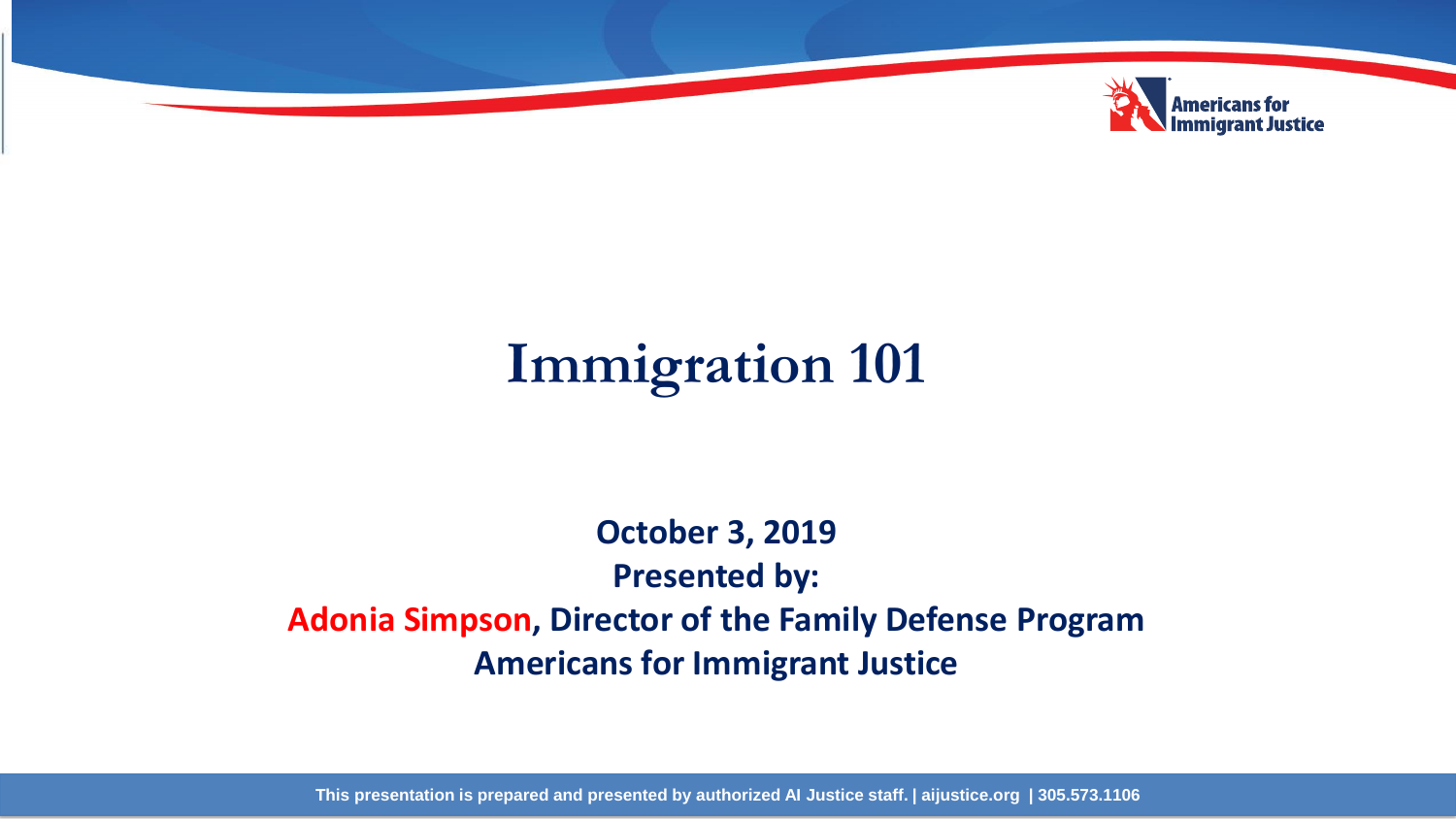

### **Americans for Immigrant Justice**

- Non-profit organization dedicated to protecting and promoting the basic human rights of all immigrants.
- Represent low-income individuals before U.S. Citizenship and Immigration Services, the Immigration Court, the Board of Immigration Appeals, and the 11<sup>th</sup> Circuit.
- Advocate for the rights and humane treatment of immigrants at local, state, and national levels through trainings, impact and appellate litigation, investigative reports, and public pressure campaigns.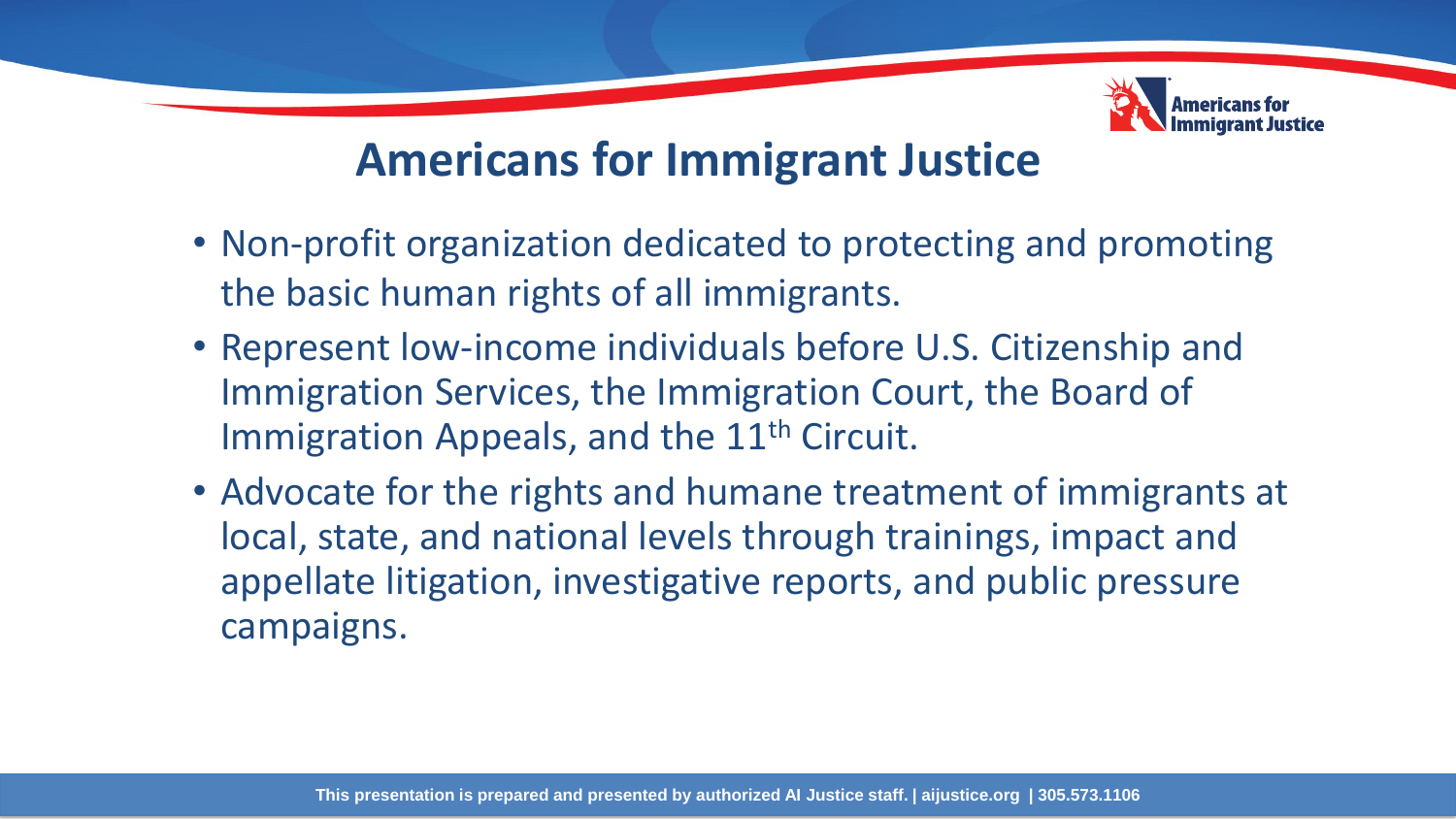

### Structure of Immigration (formerly "INS")

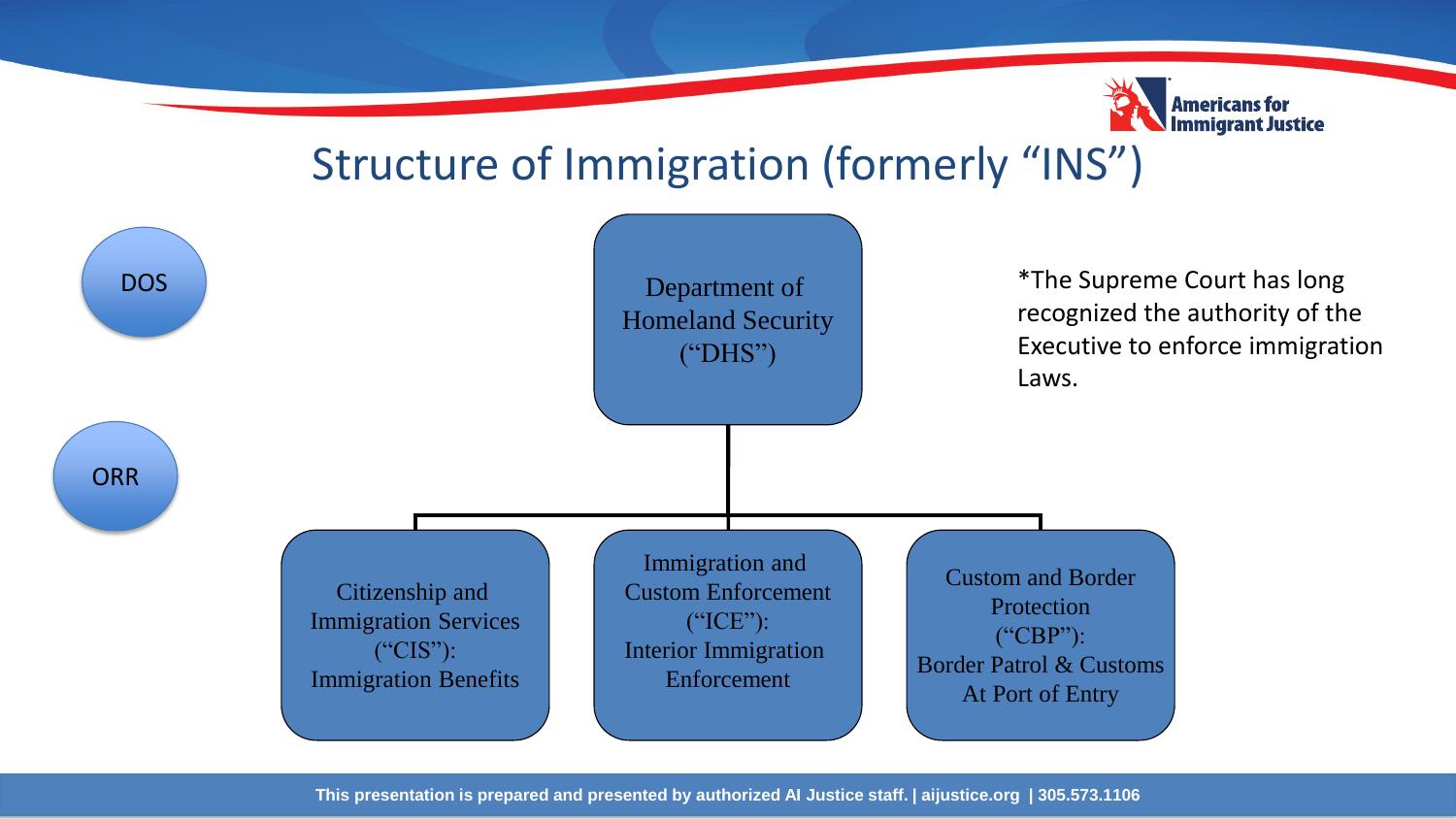### Immigration Court



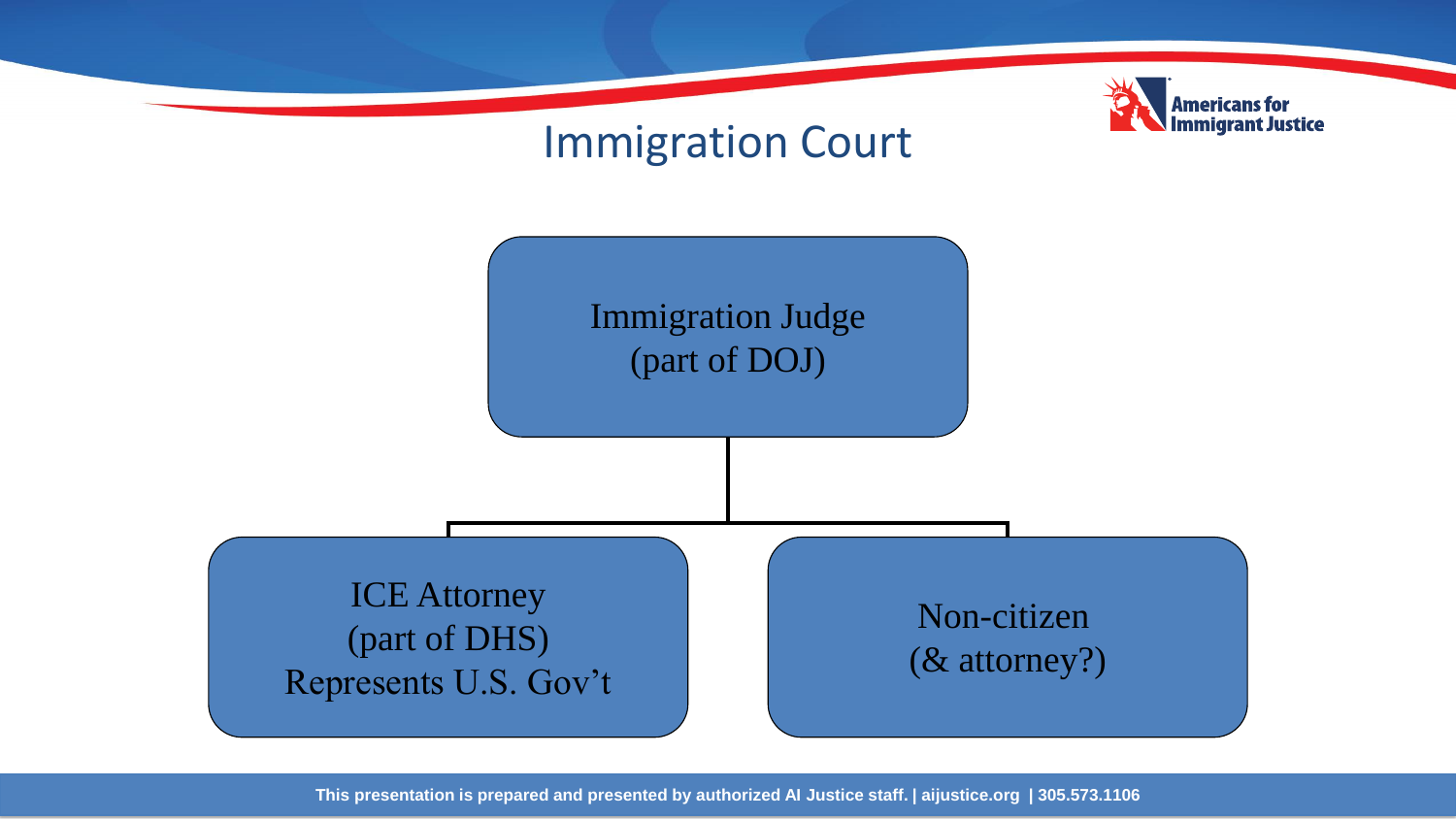

# **Immigration Statuses**

- U.S. Citizen
- Lawful permanent resident (LPR or "green card" holder)
- Temporary nonimmigrant (*e.g.* tourist)
- Temporary Protected Status (TPS)
- Deferred Action (e.g. DACA)
- Undocumented immigrant (no criminal law violated  $\rightarrow$  not "illegal")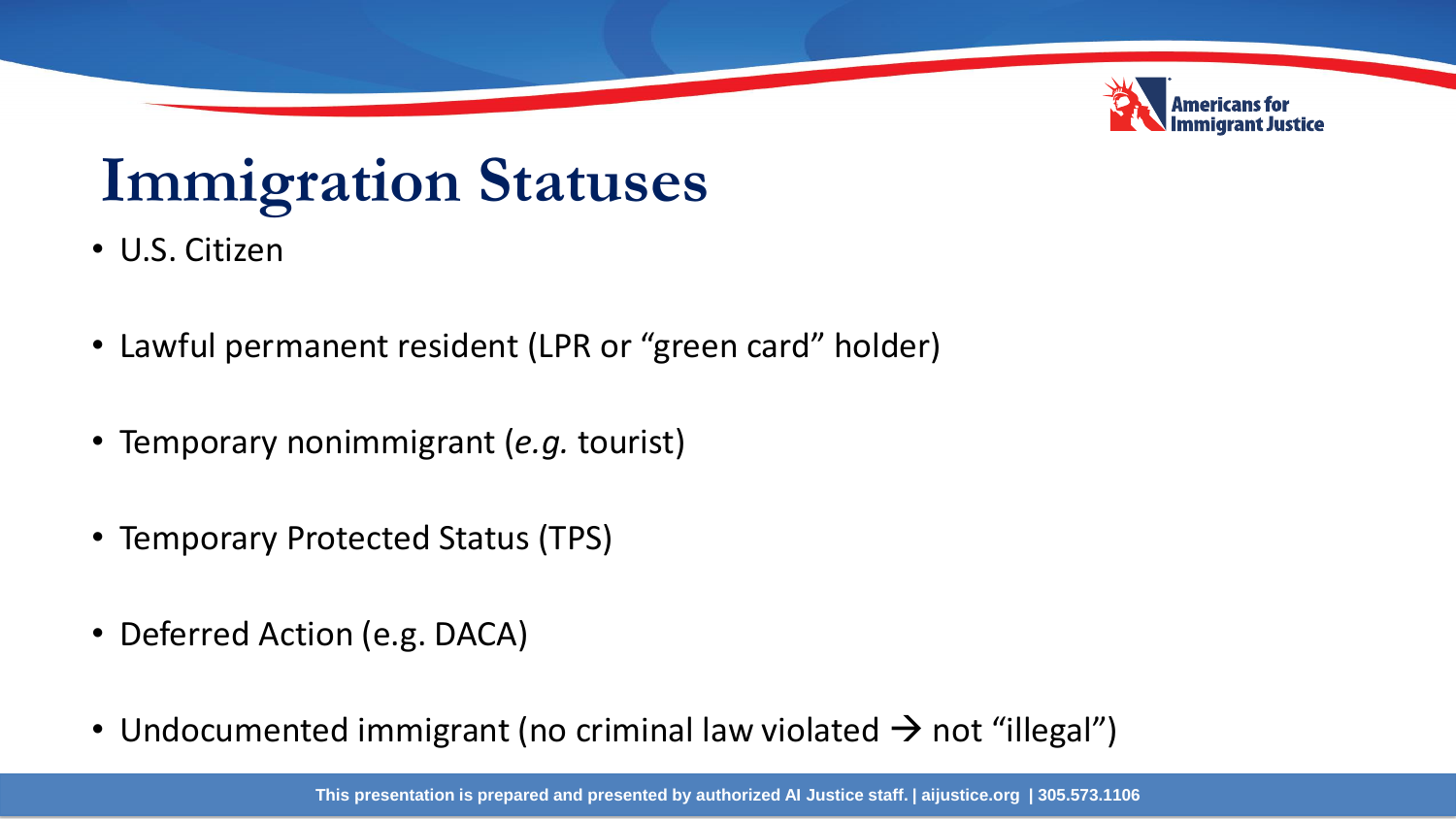

## **What Does It Mean To Be "Undocumented"?**

One who is present in the U.S. without lawful immigration status or without proof of lawful status.

#### Examples:

- One who entered the U.S. on a visa that has expired.
- One who crossed the U.S. border without detection.
- One who obtained lawful immigration status and subsequently lost his or her status.
- One who obtained lawful immigration status but does not have proof of status.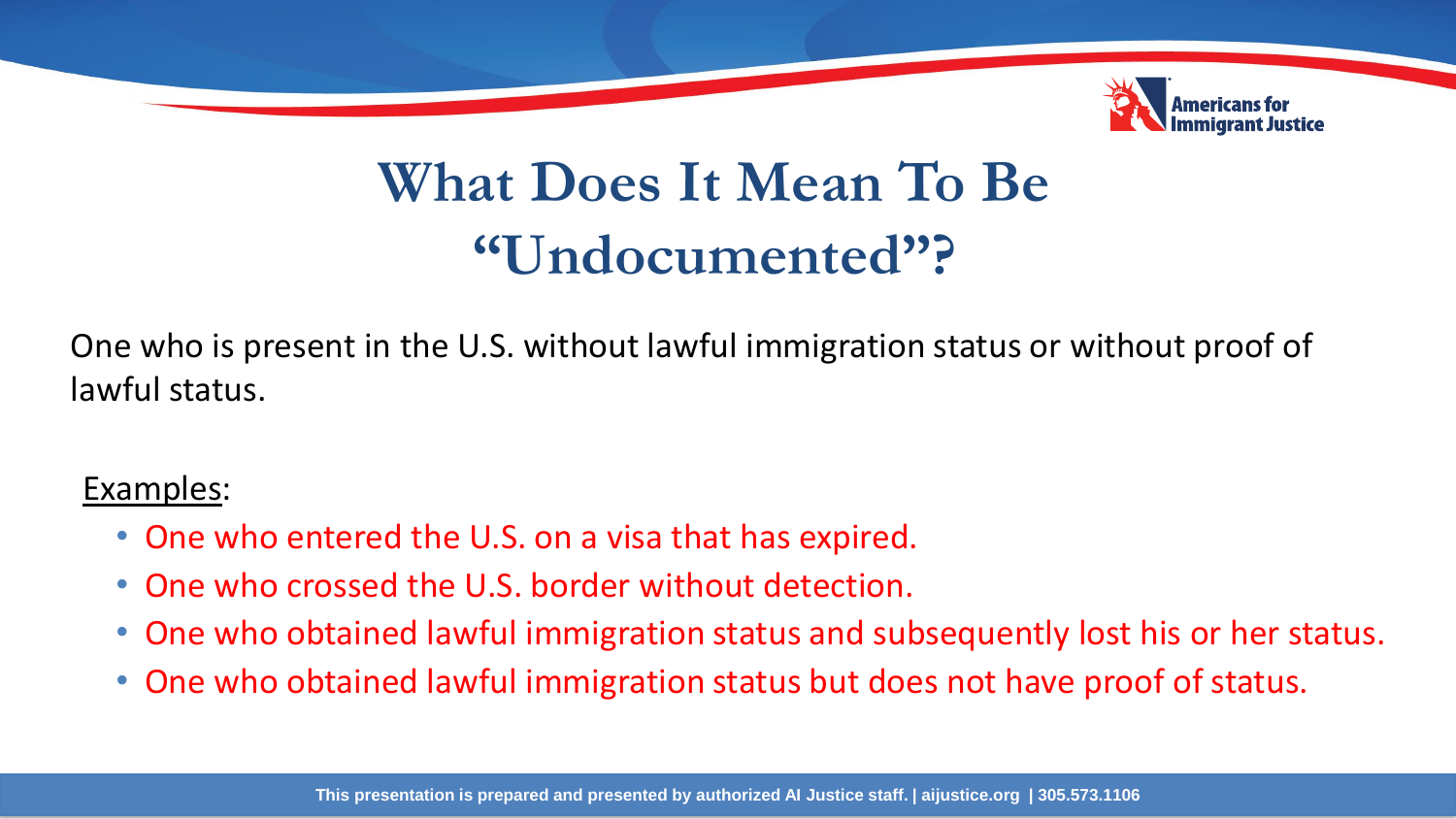

# **Do Undocumented Immigrants Have Rights in the United States?**

- Yes, undocumented immigrants have constitutional rights!
	- When it comes to key constitutional provisions like due process and equal treatment under the law, the U.S. Constitution applies to all persons – which includes both documented and undocumented immigrants – and not just U.S. citizens.
		- **Right to trial**
		- **Right to court appointed counsel (criminal proceedings not immigration)**
		- **Right to due process and equal protection**
		- **Right to refuse searches of homes without a valid warrant signed by a judge**
		- **Right to remain silent**
		- **Right to public education**

#### • Do NOT have the right to vote in Presidential Elections, unless a U.S. Citizen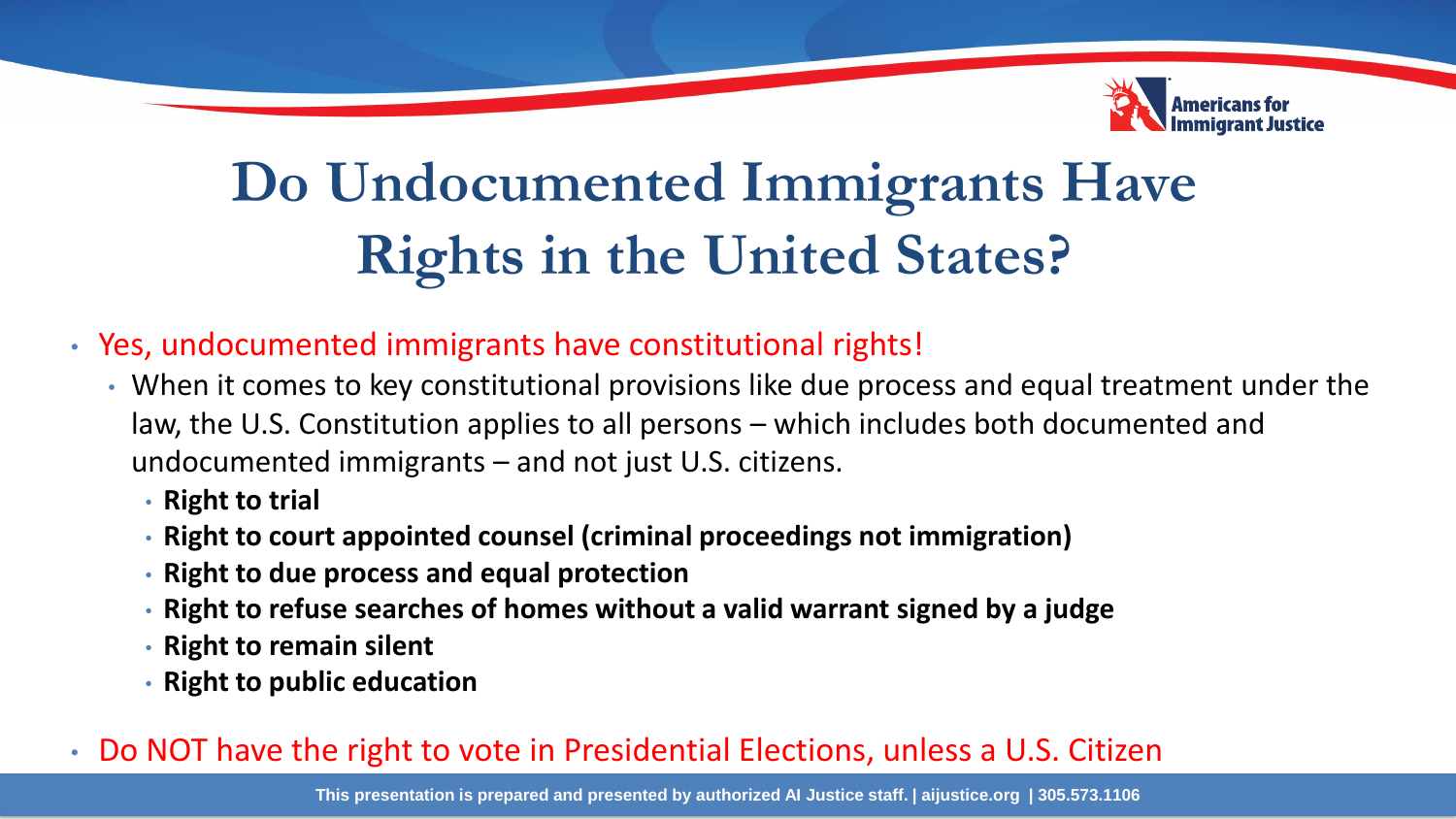

# **Recent Policy Changes**

facebook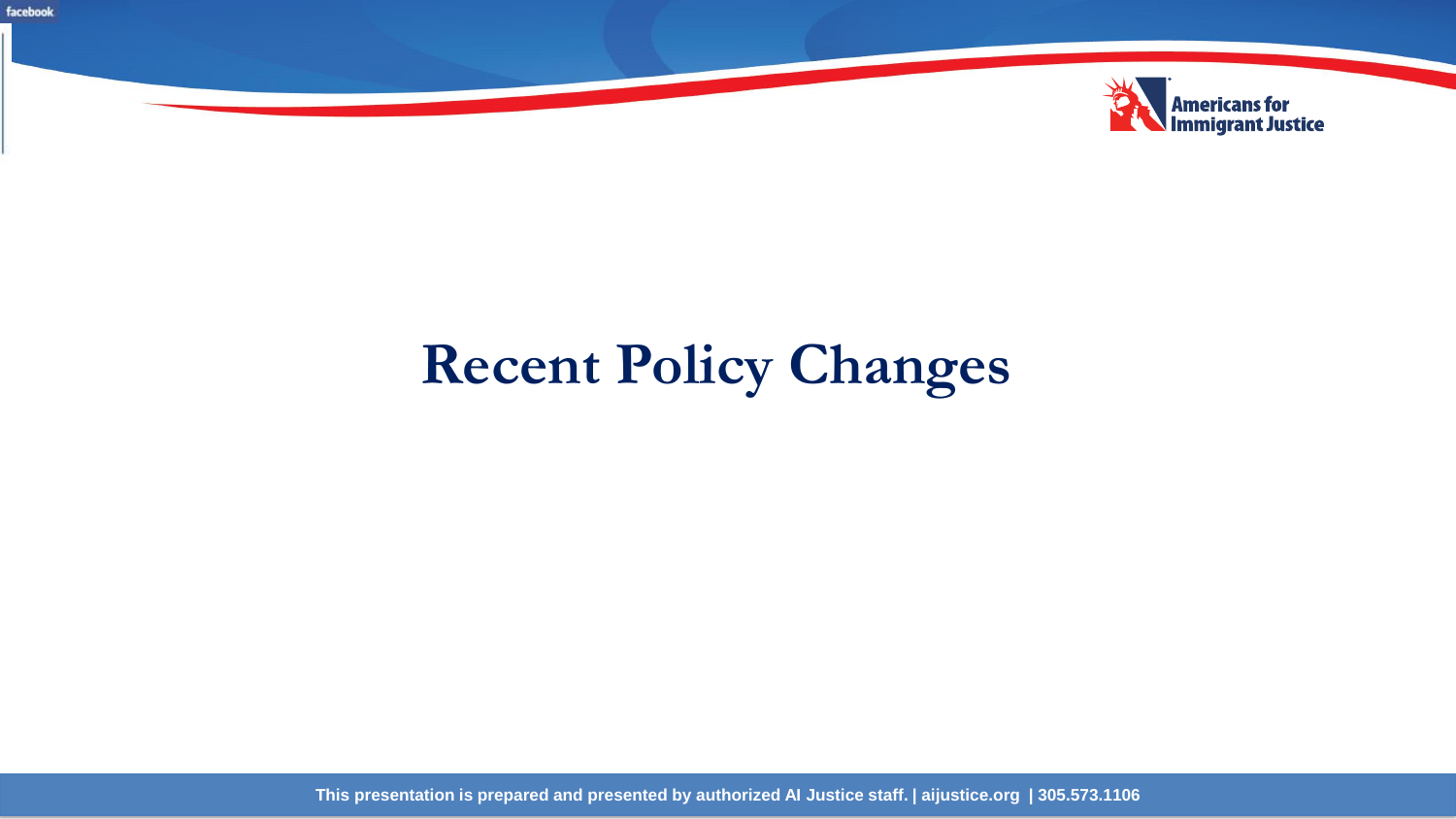

## President Trump's January 25th Executive Order: "Enhancing Public Safety in the Interior of the United States"

- Universalized enforcement priorities
- Punishment of "sanctuary" jurisdictions
- Increase ICE agents
- Revives Secure Communities
	- –Information-sharing btwn local LE and
		- federal LE & use of ICE detainers
- Miami-Dade County is not participating in Secure Communities, but will hold people for up to 48 hours for ICE detainers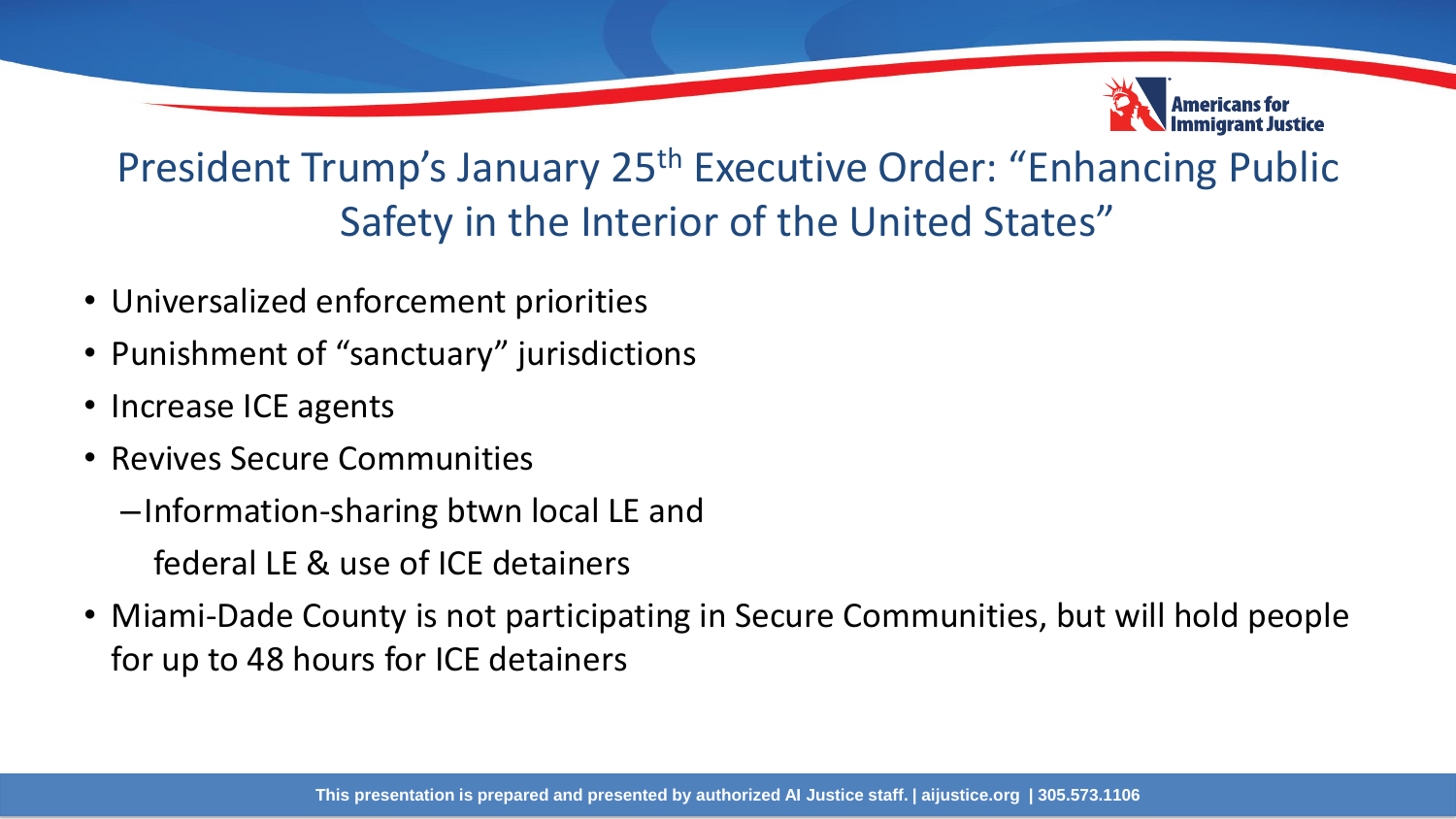

## President Trump's January 25th Executive Order: "Enhancing Public Safety in the Interior of the United States"

| <b>Old Priorities</b>                      | <b>New Priorities</b>                  |
|--------------------------------------------|----------------------------------------|
| Mostly focused on individuals with certain | Vastly expanded list that includes:    |
| convictions:                               | • Anyone who initially entered without |
| • Aggravated felony,                       | documents,                             |
| • "significant misdemeanor",               | • Anyone with a final removal; order,  |
| • People who entered or re-entered         | • Anyone "charged with any criminal    |
| without permission after 1/1/2014,         | offense, where such charge has not     |
| • People ordered removed on or after       | been resolved",                        |
| $1/1/2014$ , and                           | • Anyone who "committed acts that      |
| • People with gang-related convictions     | constitute a chargeable offense"       |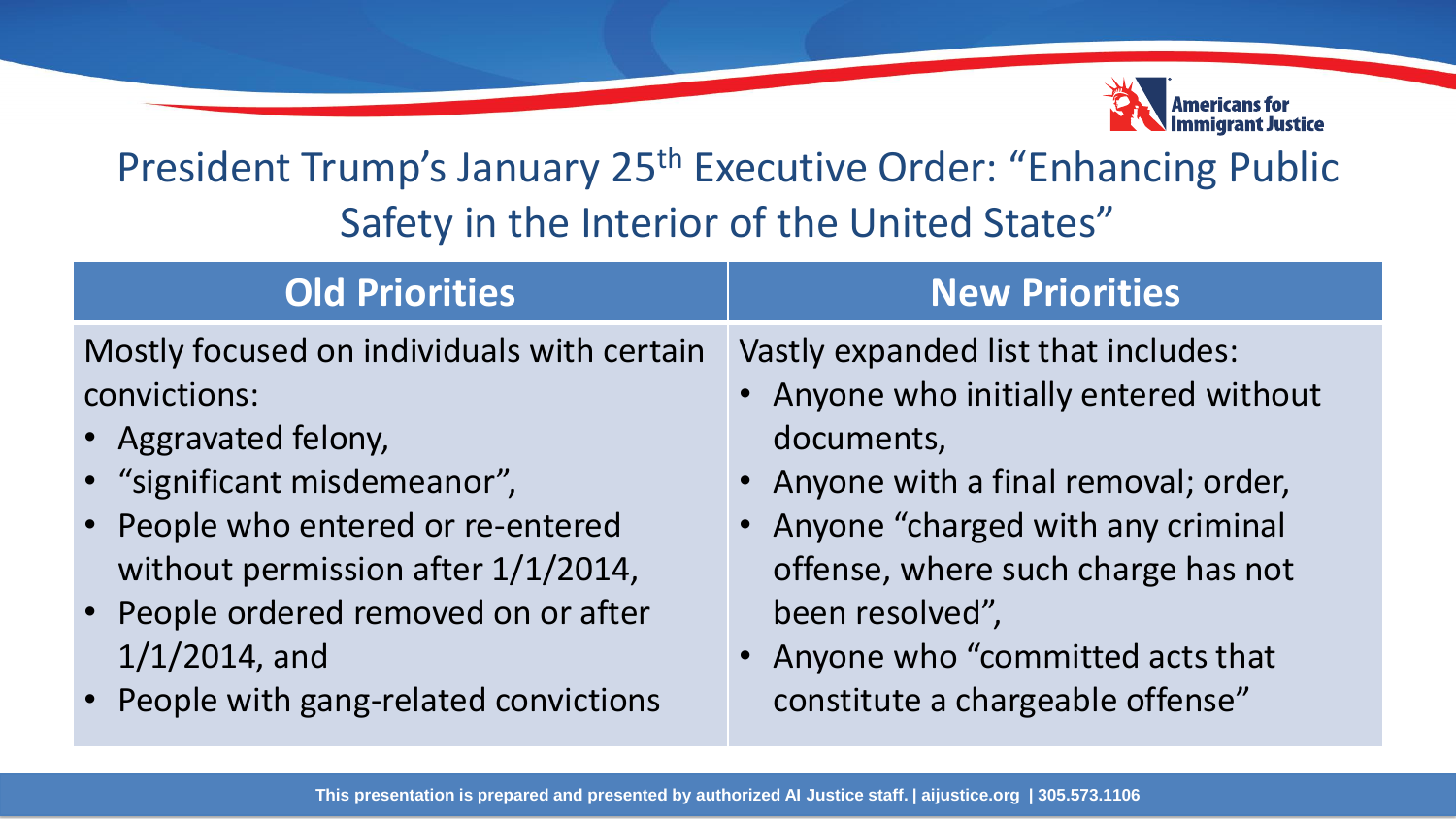

### President Trump's January 25<sup>th</sup> Executive Order: "Border Security and Immigration Enforcement Improvements"

- Border wall
- Expansion of detention
- Expansion of expedited removal
	- Includes individuals not physically present for 2 years
	- Within 100 miles of a land or sea border
	- No opportunity to see an immigration judge
- Increased CBP agents
- Expansion of 287(g) agreements
	- Law enforcement deputized as ICE agent

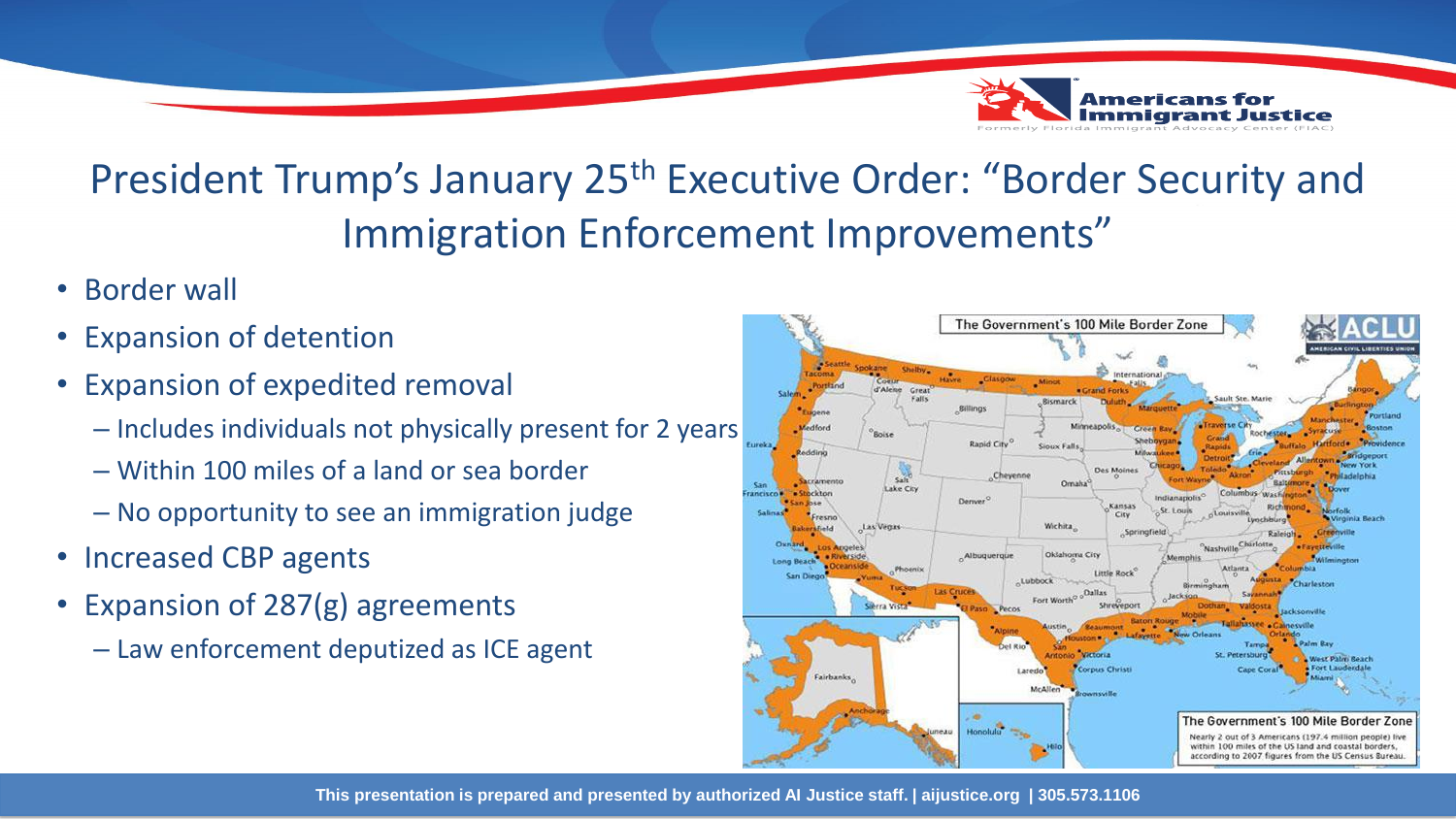

#### What is happening with TPS and DACA?

- DACA was terminated on October 5, 2017, BUT
	- –A court has stopped the termination so people can still reapply
	- –No Advanced Parole
	- –Decision to allow for first-time applicants has been stayed
- Administration has terminated TPS for Sudan, Nicaragua, Haiti, El Salvador, and **Honduras** 
	- Federal court decisions have stayed termination
	- Automatic extensions until January 2020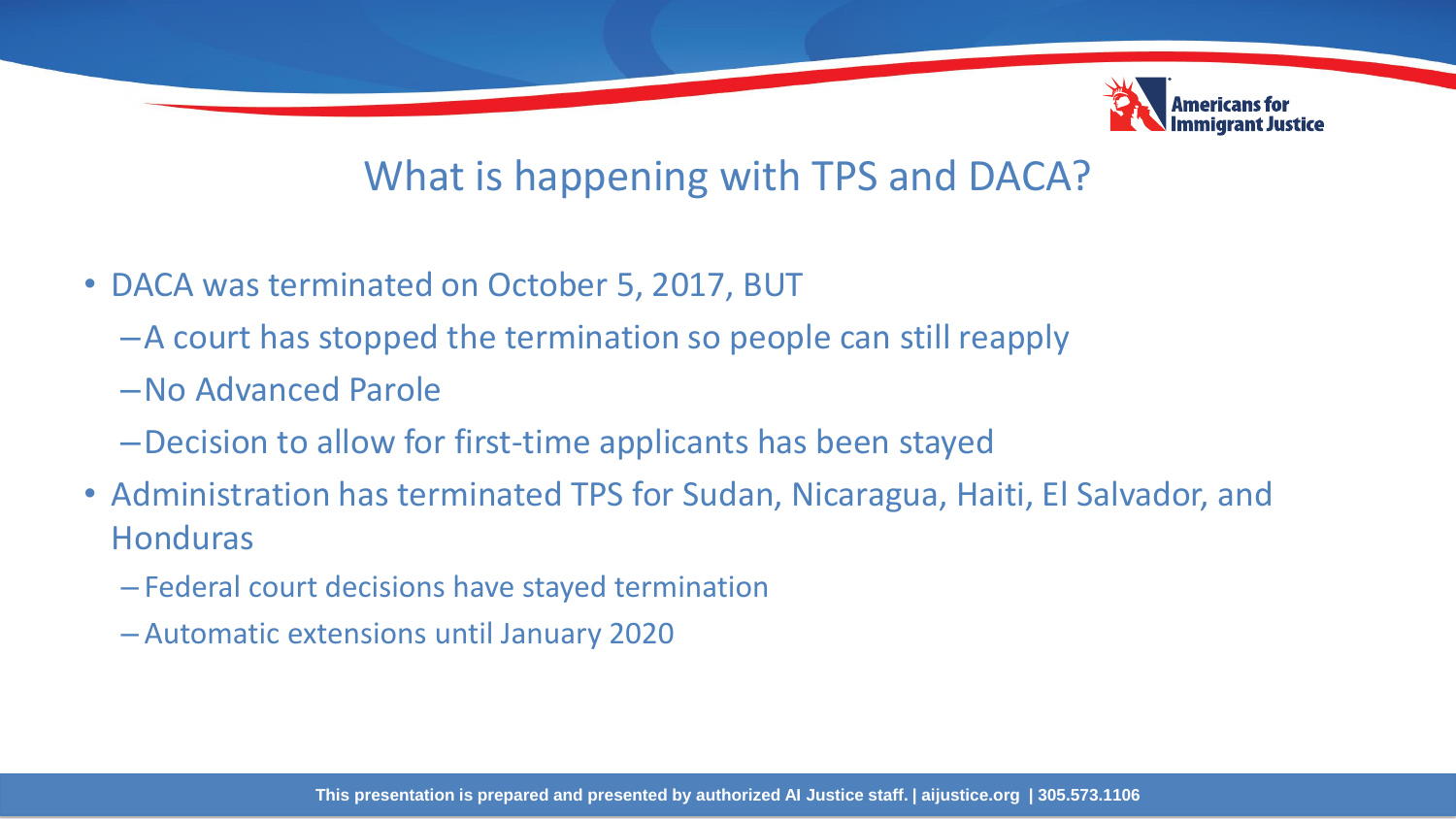

#### Other Immigration Issues

- Family Separation
- Remain in Mexico Policy/Other Asylum Policies
- Attorney General Decisions
- Public Charge
- Travel Ban
- De-naturalization
- Changes in policies regarding processing of applications
- Sanctuary cities/detainer policies/SB-168
- 2020 Census
- Backlogs at asylum, USCIS, and the Immigration Courts
- Raids
- Notario Fraud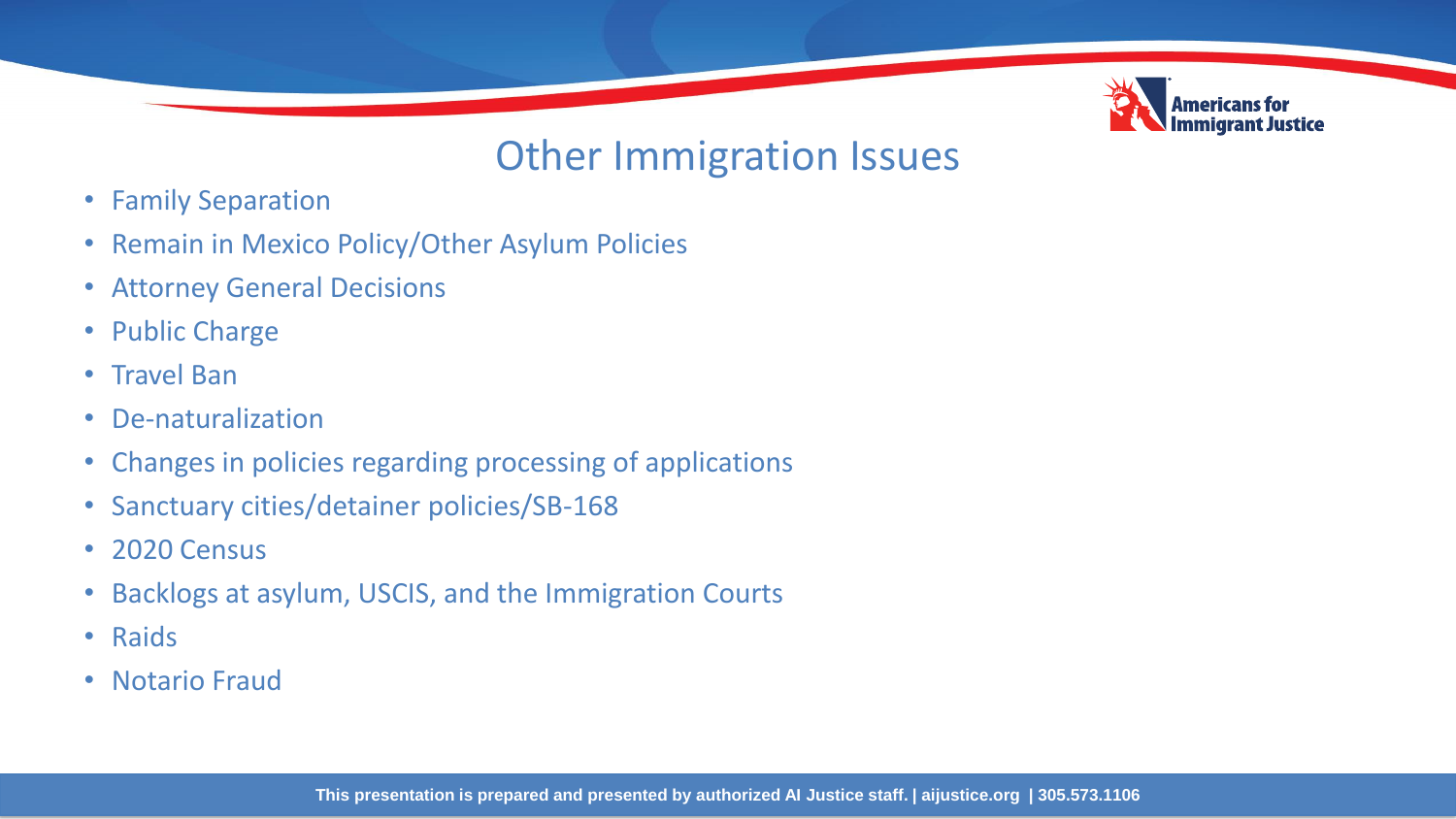



- [New American Economy](https://www.newamericaneconomy.org/)
- [TRAC](http://trac.syr.edu/whatsnew/)
- [Migration Policy Institute](https://www.migrationpolicy.org/)
- [ILRC](https://www.ilrc.org/community-resources)
- [NILC](https://www.nilc.org/news/special-reports/)
- [NIJC](http://www.immigrantjustice.org/index.php/research-items)
- [IAN](https://www.immigrationadvocates.org/)
- [PEW](http://www.pewhispanic.org/2018/09/14/facts-on-u-s-immigrants/)
- [AIC](https://www.americanimmigrationcouncil.org/topics/state-by-state)
- [USCIS](https://www.uscis.gov/)
- [EOIR](https://www.justice.gov/eoir)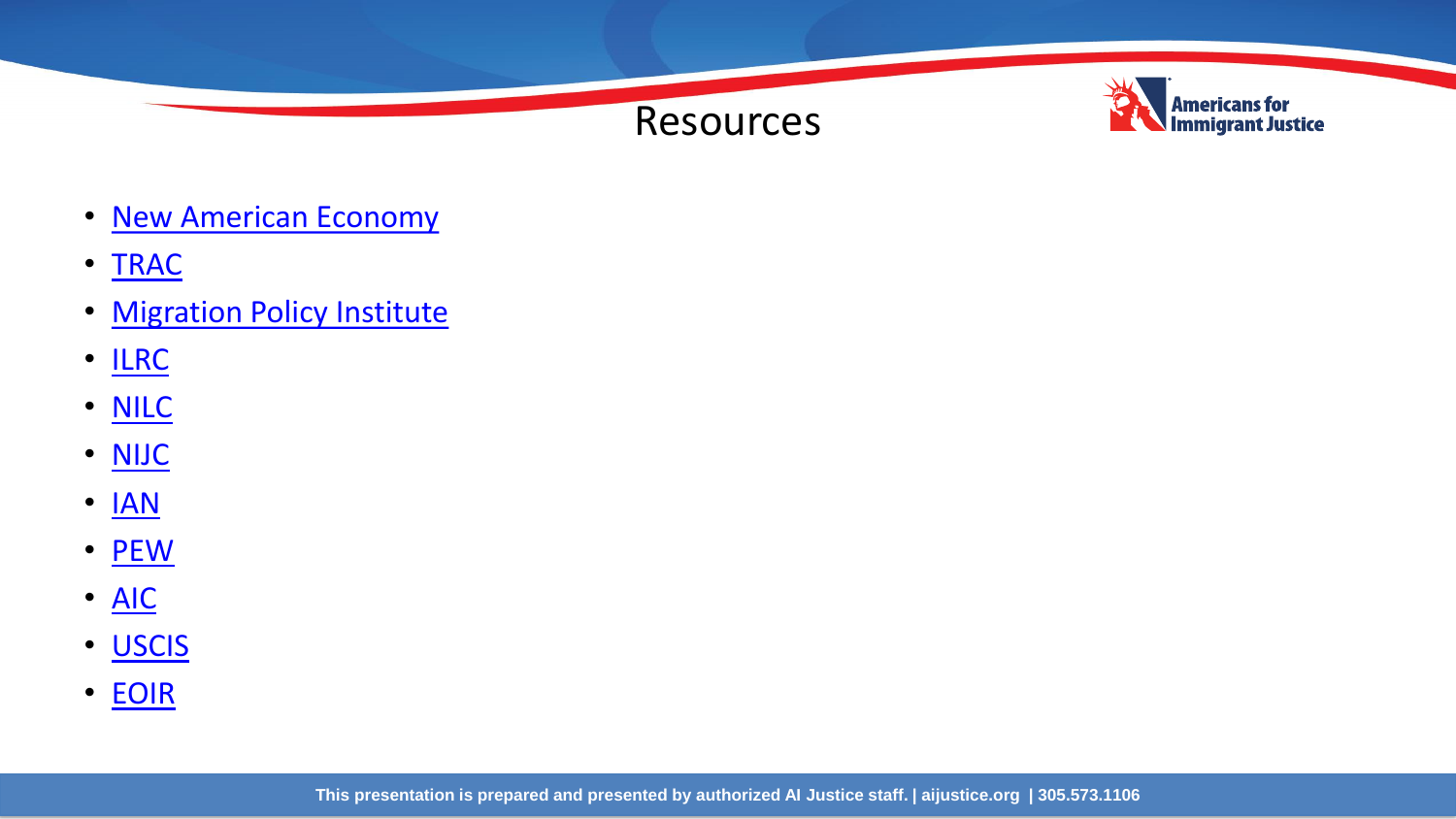